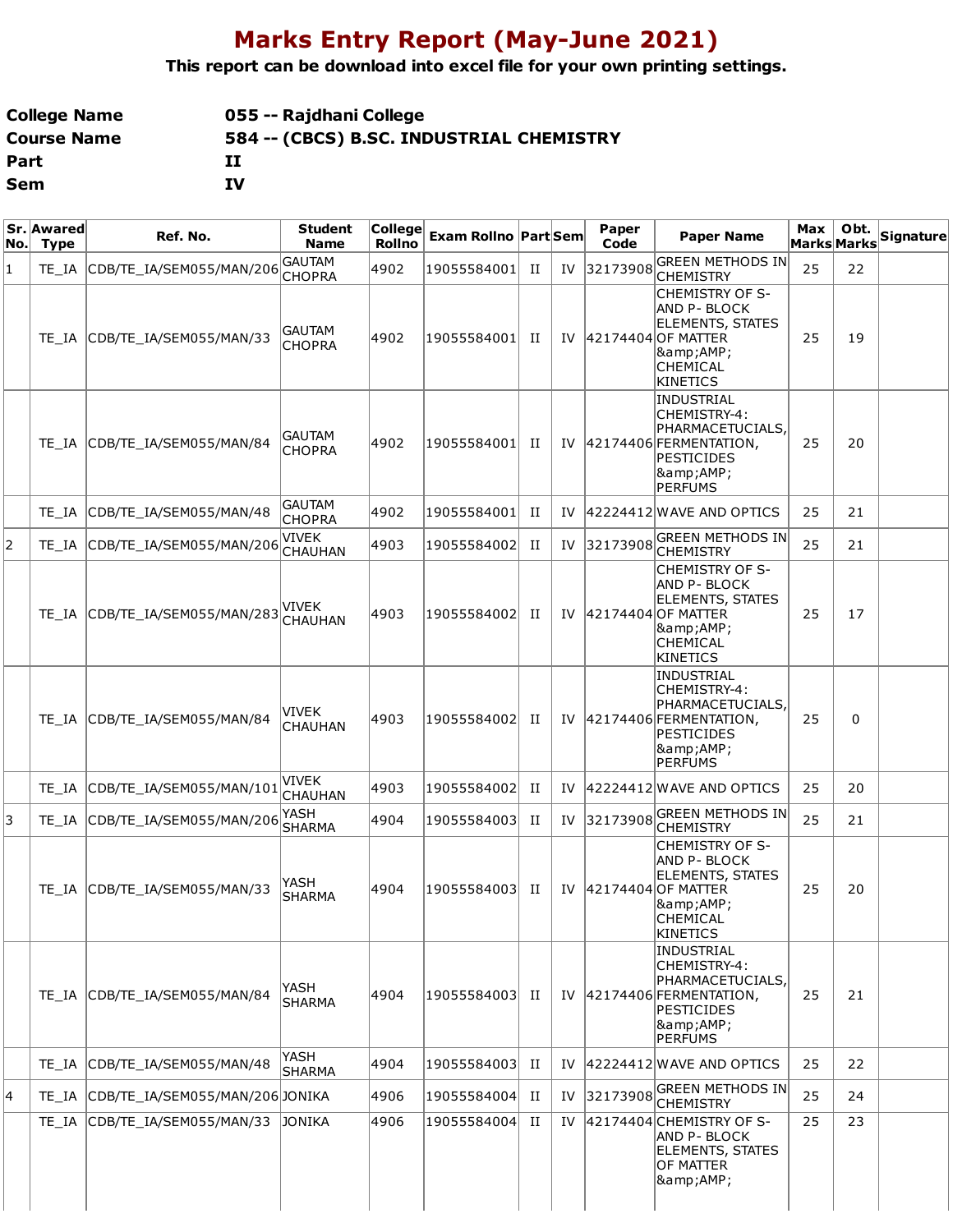|   |       |                                                 |                                |      |             |             |    |          | <b>CHEMICAL</b>                                                                                                                                        |    |    |  |
|---|-------|-------------------------------------------------|--------------------------------|------|-------------|-------------|----|----------|--------------------------------------------------------------------------------------------------------------------------------------------------------|----|----|--|
|   |       |                                                 |                                |      |             |             |    |          | KINETICS<br>INDUSTRIAL                                                                                                                                 |    |    |  |
|   |       | TE_IA CDB/TE_IA/SEM055/MAN/84                   | JONIKA                         | 4906 | 19055584004 | H           |    |          | CHEMISTRY-4:<br>PHARMACETUCIALS,<br>IV 42174406 FERMENTATION,<br>PESTICIDES<br> &<br>PERFUMS                                                           | 25 | 24 |  |
|   |       | TE_IA CDB/TE_IA/SEM055/MAN/48                   | JONIKA                         | 4906 | 19055584004 | П           | IV |          | 42224412 WAVE AND OPTICS                                                                                                                               | 25 | 21 |  |
| 5 |       | TE_IA CDB/TE_IA/SEM055/MAN/206                  | <b>SURAJ</b><br><b>KUMAR</b>   | 4908 | 19055584005 | П           | IV | 32173908 | <b>GREEN METHODS IN</b>                                                                                                                                | 25 | 24 |  |
|   |       | TE_IA CDB/TE_IA/SEM055/MAN/33                   | <b>SURAJ</b><br><b>KUMAR</b>   | 4908 | 19055584005 | П           | IV |          | <b>CHEMISTRY</b><br><b>CHEMISTRY OF S-</b><br><b>AND P-BLOCK</b><br><b>ELEMENTS, STATES</b><br>42174404 OF MATTER<br> &<br><b>CHEMICAL</b><br>KINETICS | 25 | 17 |  |
|   |       | TE IA CDB/TE IA/SEM055/MAN/84                   | <b>SURAJ</b><br>KUMAR          | 4908 | 19055584005 | П           |    |          | INDUSTRIAL<br>CHEMISTRY-4:<br>PHARMACETUCIALS,<br>IV   42174406 FERMENTATION,<br>PESTICIDES<br> &<br>PERFUMS                                           | 25 | 23 |  |
|   |       | TE IA CDB/TE IA/SEM055/MAN/48                   | <b>SURAJ</b><br>KUMAR          | 4908 | 19055584005 | П           |    |          | IV 42224412 WAVE AND OPTICS                                                                                                                            | 25 | 21 |  |
| 6 |       | TE_IA CDB/TE_IA/SEM055/MAN/206 SONIA SAINI 4909 |                                |      | 19055584006 | П           | IV | 32173908 | <b>GREEN METHODS IN</b><br><b>CHEMISTRY</b>                                                                                                            | 25 | 24 |  |
|   |       | TE_IA CDB/TE_IA/SEM055/MAN/33                   | <b>SONIA SAINI 4909</b>        |      | 19055584006 | п           |    |          | <b>CHEMISTRY OF S-</b><br><b>AND P- BLOCK</b><br><b>ELEMENTS, STATES</b><br>IV 42174404 OF MATTER<br> &<br><b>CHEMICAL</b><br>KINETICS                 | 25 | 24 |  |
|   |       | TE_IA CDB/TE_IA/SEM055/MAN/84                   | SONIA SAINI 4909               |      | 19055584006 | п           |    |          | INDUSTRIAL<br>CHEMISTRY-4:<br>PHARMACETUCIALS,<br>IV   42174406   FERMENTATION,<br>PESTICIDES<br> &<br>PERFUMS                                         | 25 | 22 |  |
|   |       | TE_IA CDB/TE_IA/SEM055/MAN/48 SONIA SAINI 4909  |                                |      | 19055584006 | H           |    |          | IV 42224412 WAVE AND OPTICS                                                                                                                            | 25 | 22 |  |
| 7 |       | TE_IA CDB/TE_IA/SEM055/MAN/206                  | PANKAJ<br><b>KUMAR</b>         | 4910 | 19055584007 | П           | IV | 32173908 | <b>GREEN METHODS IN</b><br><b>CHEMISTRY</b>                                                                                                            | 25 | 23 |  |
|   |       | TE_IA CDB/TE_IA/SEM055/MAN/33                   | <b>PANKAJ</b><br>KUMAR         | 4910 | 19055584007 | П           | IV |          | <b>CHEMISTRY OF S-</b><br>AND P- BLOCK<br><b>ELEMENTS, STATES</b><br>42174404 OF MATTER<br> &<br><b>CHEMICAL</b><br>KINETICS                           | 25 | 23 |  |
|   |       | TE_IA CDB/TE_IA/SEM055/MAN/84                   | PANKAJ<br>KUMAR                | 4910 | 19055584007 | П           | IV |          | INDUSTRIAL<br>CHEMISTRY-4:<br>PHARMACETUCIALS,<br>42174406 FERMENTATION,<br>PESTICIDES<br> &<br>PERFUMS                                                | 25 | 21 |  |
|   | TE IA | CDB/TE_IA/SEM055/MAN/48                         | <b>PANKAJ</b><br>KUMAR         | 4910 | 19055584007 | П           | IV |          | 42224412 WAVE AND OPTICS                                                                                                                               | 25 | 21 |  |
| 8 |       | TE_IA CDB/TE_IA/SEM055/MAN/206                  | PRAYAS<br>SHARMA               | 4911 | 19055584008 | H           | IV | 32173908 | <b>GREEN METHODS IN</b><br><b>CHEMISTRY</b>                                                                                                            | 25 | 24 |  |
|   |       | TE_IA CDB/TE_IA/SEM055/MAN/33                   | <b>PRAYAS</b><br><b>SHARMA</b> | 4911 | 19055584008 | П           | IV |          | CHEMISTRY OF S-<br>AND P- BLOCK<br><b>ELEMENTS, STATES</b><br>42174404 OF MATTER<br> &<br>CHEMICAL<br>KINETICS                                         | 25 | 19 |  |
|   | TE IA | CDB/TE_IA/SEM055/MAN/84                         | PRAYAS<br><b>SHARMA</b>        | 4911 | 19055584008 | $_{\rm II}$ | IV |          | 42174406 INDUSTRIAL<br>CHEMISTRY-4:<br>PHARMACETUCIALS,<br>FERMENTATION,<br>PESTICIDES                                                                 | 25 | 21 |  |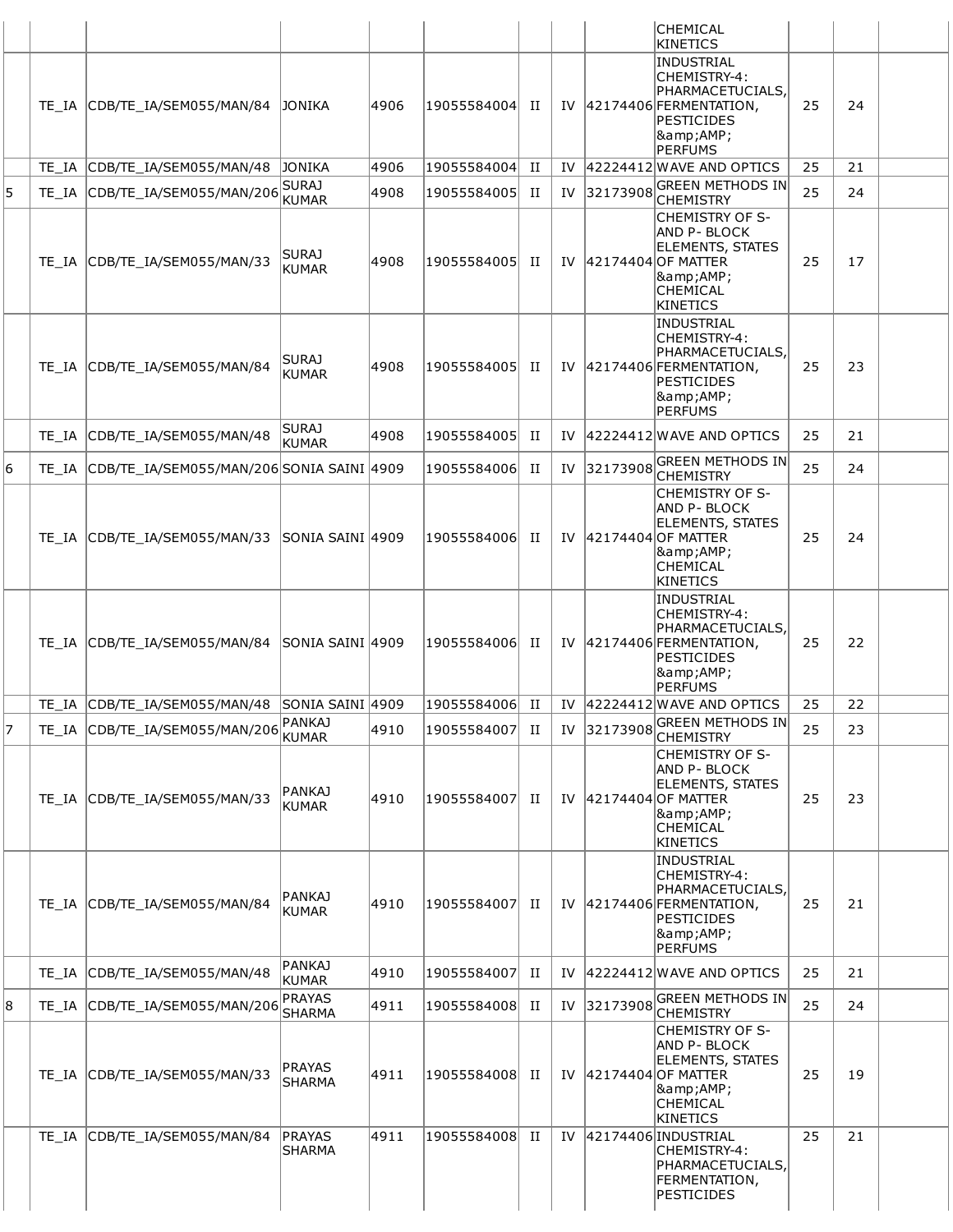|    |       |                                                |                               |      |             |             |     |          | &<br><b>PERFUMS</b>                                                                                                                                     |    |    |  |
|----|-------|------------------------------------------------|-------------------------------|------|-------------|-------------|-----|----------|---------------------------------------------------------------------------------------------------------------------------------------------------------|----|----|--|
|    |       | TE_IA CDB/TE_IA/SEM055/MAN/48                  | <b>PRAYAS</b><br>SHARMA       | 4911 | 19055584008 | П           | IV  |          | 42224412 WAVE AND OPTICS                                                                                                                                | 25 | 22 |  |
| 9  | TE IA | CDB/TE IA/SEM055/MAN/206 KOMAL SAINI 4912      |                               |      | 19055584009 | П           | IV  | 32173908 | <b>GREEN METHODS IN</b><br><b>CHEMISTRY</b>                                                                                                             | 25 | 23 |  |
|    |       | TE_IA CDB/TE_IA/SEM055/MAN/33 KOMAL SAINI 4912 |                               |      | 19055584009 | П           | IV  |          | <b>CHEMISTRY OF S-</b><br><b>AND P-BLOCK</b><br><b>ELEMENTS, STATES</b><br>42174404 OF MATTER<br><b>&amp;AMP;</b><br><b>CHEMICAL</b><br>KINETICS        | 25 | 20 |  |
|    |       | TE_IA CDB/TE_IA/SEM055/MAN/84                  | KOMAL SAINI4912               |      | 19055584009 | П           | IV  |          | <b>INDUSTRIAL</b><br>CHEMISTRY-4:<br>PHARMACETUCIALS,<br>$ 42174406 $ FERMENTATION,<br><b>PESTICIDES</b><br>&<br><b>PERFUMS</b>                         | 25 | 22 |  |
|    | TE IA | CDB/TE_IA/SEM055/MAN/48 KOMAL SAINI 4912       |                               |      | 19055584009 | П           | IV  |          | 42224412 WAVE AND OPTICS                                                                                                                                | 25 | 22 |  |
| 10 | TE IA | CDB/TE_IA/SEM055/MAN/206JITENDER               |                               | 4913 | 19055584010 | П           | IV  | 32173908 | <b>GREEN METHODS IN</b><br><b>CHEMISTRY</b>                                                                                                             | 25 | 21 |  |
|    |       | TE_IA CDB/TE_IA/SEM055/MAN/33                  | <b>JITENDER</b>               | 4913 | 19055584010 | П           | IV  |          | <b>CHEMISTRY OF S-</b><br><b>AND P-BLOCK</b><br><b>ELEMENTS, STATES</b><br>42174404 OF MATTER<br><b>&amp;AMP;</b><br><b>CHEMICAL</b><br><b>KINETICS</b> | 25 | 24 |  |
|    |       | TE_IA CDB/TE_IA/SEM055/MAN/84                  | <b>JITENDER</b>               | 4913 | 19055584010 | П           | IV  |          | <b>INDUSTRIAL</b><br>CHEMISTRY-4:<br>PHARMACETUCIALS,<br>42174406 FERMENTATION,<br><b>PESTICIDES</b><br>&<br><b>PERFUMS</b>                             | 25 | 20 |  |
|    |       | TE_IA CDB/TE_IA/SEM055/MAN/48                  | <b>JITENDER</b>               | 4913 | 19055584010 | П           | IV  |          | 42224412 WAVE AND OPTICS                                                                                                                                | 25 | 21 |  |
| 11 | TE IA | CDB/TE_IA/SEM055/MAN/206 SAKSHI                |                               | 4914 | 19055584011 | П           | IV  | 32173908 | <b>GREEN METHODS IN</b><br><b>CHEMISTRY</b>                                                                                                             | 25 | 24 |  |
|    |       | TE_IA CDB/TE_IA/SEM055/MAN/33                  | <b>SAKSHI</b>                 | 4914 | 19055584011 | П           | IV  |          | <b>CHEMISTRY OF S-</b><br>AND P- BLOCK<br><b>ELEMENTS, STATES</b><br>42174404 OF MATTER<br> &<br><b>CHEMICAL</b><br><b>KINETICS</b>                     | 25 | 24 |  |
|    | TE IA | CDB/TE_IA/SEM055/MAN/84                        | SAKSHI                        | 4914 | 19055584011 | П           | IV  |          | <b>INDUSTRIAL</b><br>CHEMISTRY-4:<br>PHARMACETUCIALS,<br>42174406 FERMENTATION,<br><b>PESTICIDES</b><br>&<br><b>PERFUMS</b>                             | 25 | 22 |  |
|    |       | TE_IA CDB/TE_IA/SEM055/MAN/48                  | <b>SAKSHI</b>                 | 4914 | 19055584011 | П           | IV  |          | 42224412 WAVE AND OPTICS                                                                                                                                | 25 | 20 |  |
| 12 | TE IA | CDB/TE IA/SEM055/MAN/206                       | <b>CHETAN</b><br><b>DABAS</b> | 4915 | 19055584012 | П           | IV  | 32173908 | <b>GREEN METHODS IN</b><br><b>CHEMISTRY</b>                                                                                                             | 25 | 23 |  |
|    |       | TE_IA CDB/TE_IA/SEM055/MAN/33                  | <b>CHETAN</b><br><b>DABAS</b> | 4915 | 19055584012 | H           | IV  |          | <b>CHEMISTRY OF S-</b><br>AND P-BLOCK<br><b>ELEMENTS, STATES</b><br>42174404 OF MATTER<br>&<br>CHEMICAL<br>KINETICS                                     | 25 | 21 |  |
|    |       | TE_IA CDB/TE_IA/SEM055/MAN/84                  | CHETAN<br><b>DABAS</b>        | 4915 | 19055584012 | п           | IV  |          | <b>INDUSTRIAL</b><br>CHEMISTRY-4:<br>PHARMACETUCIALS,<br>$ 42174406 $ FERMENTATION,<br><b>PESTICIDES</b><br>&<br><b>PERFUMS</b>                         | 25 | 22 |  |
|    | TE IA | CDB/TE_IA/SEM055/MAN/48                        | <b>CHETAN</b><br><b>DABAS</b> | 4915 | 19055584012 | П           | IV  |          | 42224412 WAVE AND OPTICS                                                                                                                                | 25 | 21 |  |
| 13 |       | TE_IA CDB/TE_IA/SEM055/MAN/206 RASHMI          |                               | 4916 | 19055584013 | П           | IV  | 32173908 | <b>GREEN METHODS IN</b><br><b>CHEMISTRY</b>                                                                                                             | 25 | 23 |  |
|    | TE IA | CDB/TE_IA/SEM055/MAN/33                        | <b>RASHMI</b>                 | 4916 | 19055584013 | $_{\rm II}$ | IV. |          | 42174404 CHEMISTRY OF S-<br><b>AND P- BLOCK</b>                                                                                                         | 25 | 23 |  |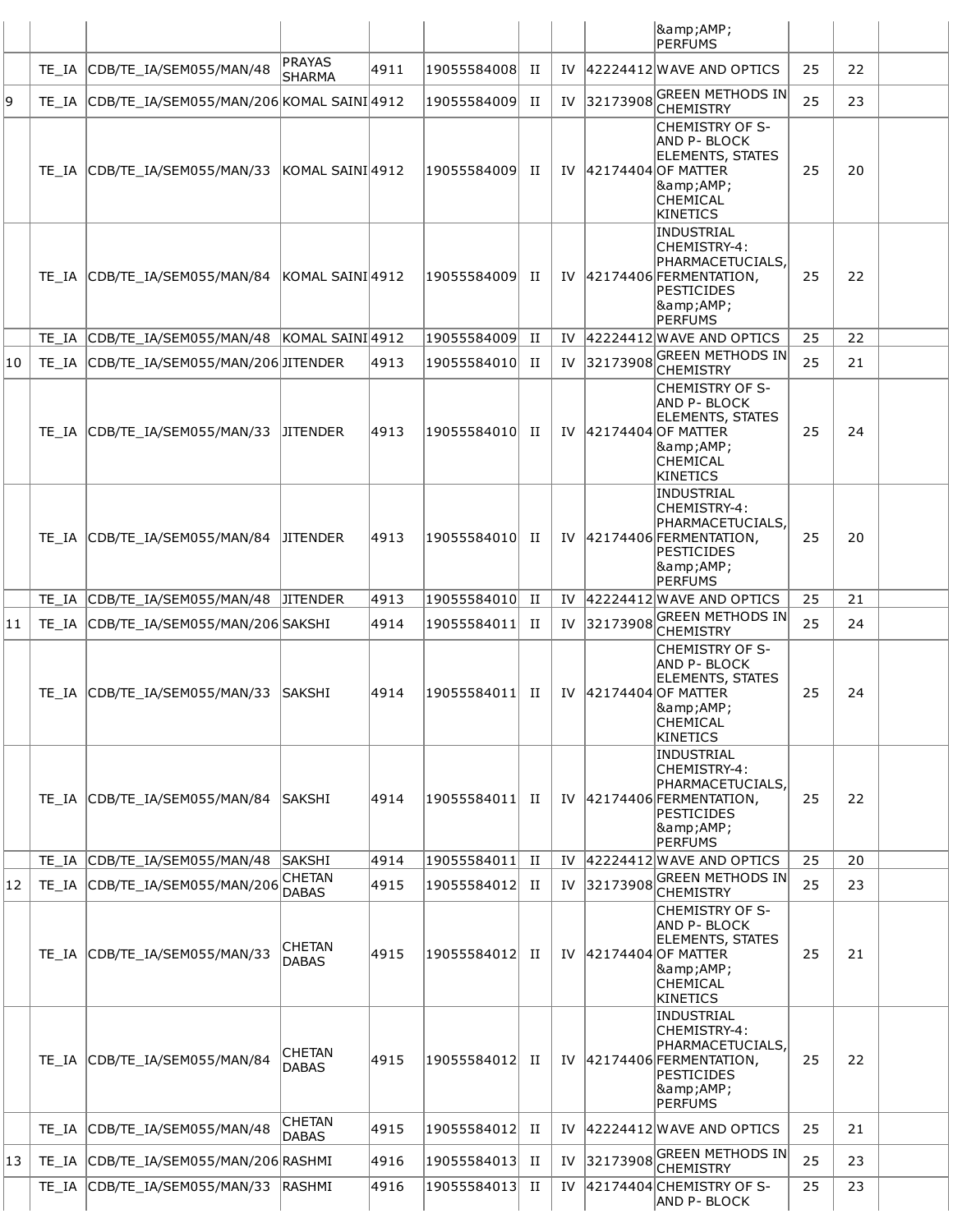|    |       |                                    |                         |      |                 |             |     |          | <b>ELEMENTS, STATES</b><br><b>OF MATTER</b><br> &<br><b>CHEMICAL</b><br>KINETICS                                                        |    |    |  |
|----|-------|------------------------------------|-------------------------|------|-----------------|-------------|-----|----------|-----------------------------------------------------------------------------------------------------------------------------------------|----|----|--|
|    |       | TE IA CDB/TE IA/SEM055/MAN/84      | <b>IRASHMI</b>          | 4916 | 19055584013 II  |             | IV  |          | INDUSTRIAL<br>CHEMISTRY-4:<br>PHARMACETUCIALS,<br>$ 42174406 $ FERMENTATION,<br><b>PESTICIDES</b><br><b>&amp;AMP;</b><br><b>PERFUMS</b> | 25 | 23 |  |
|    |       | TE_IA CDB/TE_IA/SEM055/MAN/48      | RASHMI                  | 4916 | 19055584013  II |             | IV  |          | 42224412 WAVE AND OPTICS                                                                                                                | 25 | 22 |  |
| 14 |       | TE IA CDB/TE IA/SEM055/MAN/206     | PARIDHI<br><b>JOSHI</b> | 4918 | 19055584014     | П           | IV  | 32173908 | <b>GREEN METHODS IN</b><br><b>CHEMISTRY</b>                                                                                             | 25 | 23 |  |
|    |       | TE IA CDB/TE IA/SEM055/MAN/33      | PARIDHI<br><b>JOSHI</b> | 4918 | 19055584014     | П           | IV  |          | ICHEMISTRY OF S-<br><b>AND P-BLOCK</b><br><b>ELEMENTS, STATES</b><br>42174404 OF MATTER<br> &<br><b>CHEMICAL</b><br>KINETICS            | 25 | 23 |  |
|    |       | TE IA CDB/TE IA/SEM055/MAN/84      | PARIDHI<br><b>JOSHI</b> | 4918 | 19055584014     | H           | IV  |          | INDUSTRIAL<br>CHEMISTRY-4:<br>PHARMACETUCIALS,<br>42174406 FERMENTATION,<br><b>PESTICIDES</b><br> &<br>PERFUMS                          | 25 | 22 |  |
|    |       | TE_IA CDB/TE_IA/SEM055/MAN/48      | PARIDHI<br><b>JOSHI</b> | 4918 | 19055584014     | П           | IV  |          | 42224412 WAVE AND OPTICS                                                                                                                | 25 | 22 |  |
| 15 |       | TE_IA CDB/TE_IA/SEM055/MAN/206     | NIVESH<br><b>PANWAR</b> | 4919 | 19055584015     | П           | IV  | 32173908 | <b>GREEN METHODS IN</b><br><b>CHEMISTRY</b>                                                                                             | 25 | 24 |  |
|    |       | TE_IA CDB/TE_IA/SEM055/MAN/33      | <b>NIVESH</b><br>PANWAR | 4919 | 19055584015     | H           | IV  |          | ICHEMISTRY OF S-<br><b>AND P-BLOCK</b><br><b>ELEMENTS, STATES</b><br>42174404 OF MATTER<br> &<br><b>CHEMICAL</b><br>KINETICS            | 25 | 24 |  |
|    |       | TE IA CDB/TE IA/SEM055/MAN/84      | NIVESH<br><b>PANWAR</b> | 4919 | 19055584015  II |             | IV  |          | INDUSTRIAL<br>CHEMISTRY-4:<br>PHARMACETUCIALS,<br>42174406 FERMENTATION,<br>PESTICIDES<br> &<br>PERFUMS                                 | 25 | 22 |  |
|    | TE IA | CDB/TE IA/SEM055/MAN/48            | NIVESH<br><b>PANWAR</b> | 4919 | 19055584015     | П           | IV  |          | 42224412 WAVE AND OPTICS                                                                                                                | 25 | 21 |  |
| 16 | TE IA | CDB/TE_IA/SEM055/MAN/206           | <b>ROHIT</b><br>YADAV   | 4920 | 19055584016     | $_{\rm II}$ | IV  | 32173908 | <b>GREEN METHODS IN</b><br><b>CHEMISTRY</b>                                                                                             | 25 | 23 |  |
|    |       | TE_IA CDB/TE_IA/SEM055/MAN/33      | <b>ROHIT</b><br>YADAV   | 4920 | 19055584016     | П           | IV  |          | <b>CHEMISTRY OF S-</b><br><b>AND P-BLOCK</b><br><b>ELEMENTS, STATES</b><br>42174404 OF MATTER<br> &<br>CHEMICAL<br>KINETICS             | 25 | 23 |  |
|    |       | TE_IA CDB/TE_IA/SEM055/MAN/84      | ROHIT<br>YADAV          | 4920 | 19055584016     | П           | IV  |          | INDUSTRIAL<br>CHEMISTRY-4:<br>PHARMACETUCIALS,<br>$ 42174406 $ FERMENTATION,<br>PESTICIDES<br> &<br>PERFUMS                             | 25 | 21 |  |
|    | TE IA | CDB/TE_IA/SEM055/MAN/48            | ROHIT<br>YADAV          | 4920 | 19055584016 II  |             | IV  |          | 42224412 WAVE AND OPTICS                                                                                                                | 25 | 20 |  |
| 17 | TE IA | CDB/TE IA/SEM055/MAN/206 PRIYANSHU |                         | 4921 | 19055584017     | П           | IV  | 32173908 | <b>GREEN METHODS IN</b><br><b>CHEMISTRY</b>                                                                                             | 25 | 23 |  |
|    | TE IA | CDB/TE IA/SEM055/MAN/33            | PRIYANSHU               | 4921 | 19055584017     | H           | IV. |          | <b>CHEMISTRY OF S-</b><br><b>AND P-BLOCK</b><br><b>ELEMENTS, STATES</b><br>42174404 OF MATTER<br>8amp;AMP;<br>CHEMICAL<br>KINETICS      | 25 | 17 |  |
|    |       | TE_IA CDB/TE_IA/SEM055/MAN/84      | PRIYANSHU               | 4921 | 19055584017     | П           | IV  |          | 42174406 INDUSTRIAL                                                                                                                     | 25 | 21 |  |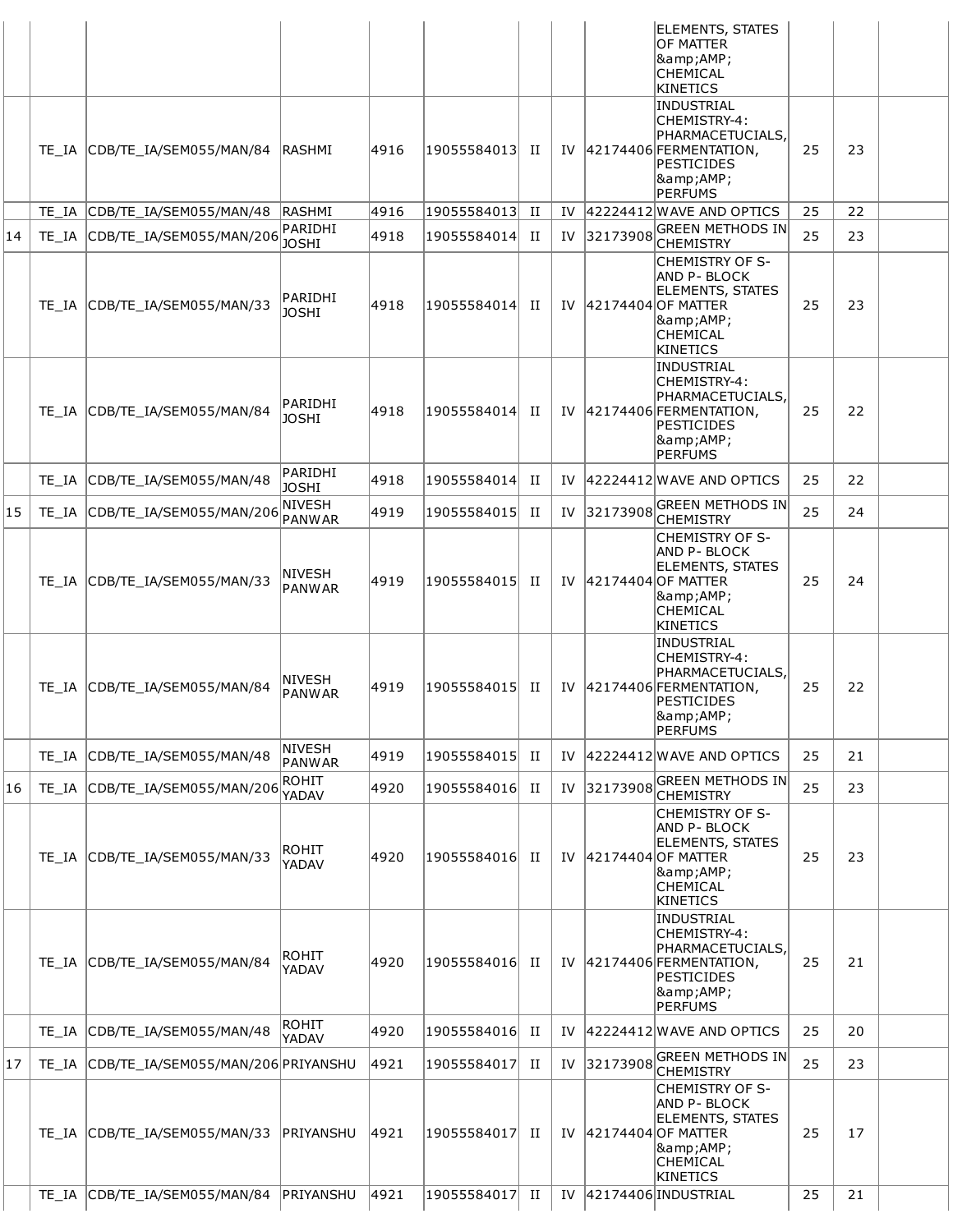|    |       |                                         |                                            |      |             |                      |     |          | CHEMISTRY-4:<br>PHARMACETUCIALS,<br>FERMENTATION,<br><b>PESTICIDES</b><br>&<br><b>PERFUMS</b>                                        |    |    |  |
|----|-------|-----------------------------------------|--------------------------------------------|------|-------------|----------------------|-----|----------|--------------------------------------------------------------------------------------------------------------------------------------|----|----|--|
|    |       | TE IA CDB/TE IA/SEM055/MAN/48           | PRIYANSHU<br><b>KARINA</b>                 | 4921 | 19055584017 | П                    | IV  |          | 42224412 WAVE AND OPTICS<br><b>GREEN METHODS IN</b>                                                                                  | 25 | 21 |  |
| 18 |       | TE_IA CDB/TE_IA/SEM055/MAN/206          | ANAND                                      | 4922 | 19055584018 | П                    | IV  | 32173908 | CHEMISTRY                                                                                                                            | 25 | 23 |  |
|    |       | TE IA CDB/TE IA/SEM055/MAN/33           | <b>KARINA</b><br>ANAND                     | 4922 | 19055584018 | П                    | IV  |          | <b>CHEMISTRY OF S-</b><br>AND P- BLOCK<br><b>ELEMENTS, STATES</b><br>42174404 OF MATTER<br>&<br>CHEMICAL<br>KINETICS                 | 25 | 16 |  |
|    |       | TE IA CDB/TE IA/SEM055/MAN/84           | KARINA<br>ANAND                            | 4922 | 19055584018 | П                    | IV  |          | INDUSTRIAL<br>CHEMISTRY-4:<br>PHARMACETUCIALS,<br>$ 42174406 $ FERMENTATION,<br>PESTICIDES<br>&<br><b>PERFUMS</b>                    | 25 | 21 |  |
|    | TE IA | CDB/TE_IA/SEM055/MAN/48                 | <b>KARINA</b><br>ANAND                     | 4922 | 19055584018 | П                    | IV  |          | 42224412 WAVE AND OPTICS                                                                                                             | 25 | 22 |  |
| 19 |       | TE IA CDB/TE IA/SEM055/MAN/206 TANNU    |                                            | 4923 | 19055584019 | П                    | IV  | 32173908 | GREEN METHODS IN<br><b>CHEMISTRY</b>                                                                                                 | 25 | 23 |  |
|    |       | TE_IA CDB/TE_IA/SEM055/MAN/33           | ITANNU                                     | 4923 | 19055584019 | П                    | IV  |          | <b>CHEMISTRY OF S-</b><br>AND P- BLOCK<br><b>ELEMENTS, STATES</b><br>42174404 OF MATTER<br>&<br>CHEMICAL<br><b>KINETICS</b>          | 25 | 21 |  |
|    |       | TE_IA CDB/TE_IA/SEM055/MAN/84           | TANNU                                      | 4923 | 19055584019 | П                    | IV  |          | <b>INDUSTRIAL</b><br>CHEMISTRY-4:<br>PHARMACETUCIALS,<br>$ 42174406 $ FERMENTATION,<br><b>PESTICIDES</b><br>&<br><b>PERFUMS</b>      | 25 | 22 |  |
|    |       | TE_IA CDB/TE_IA/SEM055/MAN/48           | <b>TANNU</b>                               | 4923 | 19055584019 | П                    | IV  |          | 42224412 WAVE AND OPTICS                                                                                                             | 25 | 22 |  |
| 20 |       | TE_IA CDB/TE_IA/SEM055/MAN/206DEEPANSHU |                                            | 4924 | 19055584020 | П                    | IV  | 32173908 | <b>GREEN METHODS IN</b><br><b>CHEMISTRY</b>                                                                                          | 25 | 23 |  |
|    |       | TE IA CDB/TE IA/SEM055/MAN/33           | DEEPANSHU 4924                             |      | 19055584020 | П                    |     |          | <b>CHEMISTRY OF S-</b><br><b>AND P-BLOCK</b><br><b>ELEMENTS, STATES</b><br>IV 42174404 OF MATTER<br>&<br>CHEMICAL<br><b>KINETICS</b> | 25 | 24 |  |
|    |       | TE IA CDB/TE IA/SEM055/MAN/84           | DEEPANSHU                                  | 4924 | 19055584020 | П                    | IV  |          | <b>INDUSTRIAL</b><br>CHEMISTRY-4:<br>PHARMACETUCIALS,<br>$ 42174406 $ FERMENTATION,<br><b>PESTICIDES</b><br>&<br>PERFUMS             | 25 | 22 |  |
|    | TE IA | CDB/TE_IA/SEM055/MAN/48                 | DEEPANSHU                                  | 4924 | 19055584020 | П                    | IV. |          | 42224412 WAVE AND OPTICS                                                                                                             | 25 | 21 |  |
| 21 |       | TE_IA CDB/TE_IA/SEM055/MAN/206 PRATAP   | <b>BHUPENDRA</b><br>SINGH                  | 4925 | 19055584021 | П                    | IV  | 32173908 | <b>GREEN METHODS IN</b><br>CHEMISTRY                                                                                                 | 25 | 24 |  |
|    |       | TE IA CDB/TE IA/SEM055/MAN/33           | <b>BHUPENDRA</b><br> PRATAP<br>SINGH       | 4925 | 19055584021 | П                    | IV  |          | <b>CHEMISTRY OF S-</b><br><b>AND P-BLOCK</b><br><b>ELEMENTS, STATES</b><br>42174404 OF MATTER<br>&<br><b>CHEMICAL</b><br>KINETICS    | 25 | 17 |  |
|    | TE IA | CDB/TE IA/SEM055/MAN/84                 | <b>BHUPENDRA</b><br>PRATAP<br><b>SINGH</b> | 4925 | 19055584021 | П                    | IV  |          | INDUSTRIAL<br>CHEMISTRY-4:<br>PHARMACETUCIALS,<br>42174406 FERMENTATION,<br><b>PESTICIDES</b><br>&<br><b>PERFUMS</b>                 | 25 | 21 |  |
|    | TE IA | CDB/TE_IA/SEM055/MAN/48                 | BHUPENDRA 4925                             |      | 19055584021 | $\scriptstyle\rm II$ | IV  |          | 42224412 WAVE AND OPTICS                                                                                                             | 25 | 21 |  |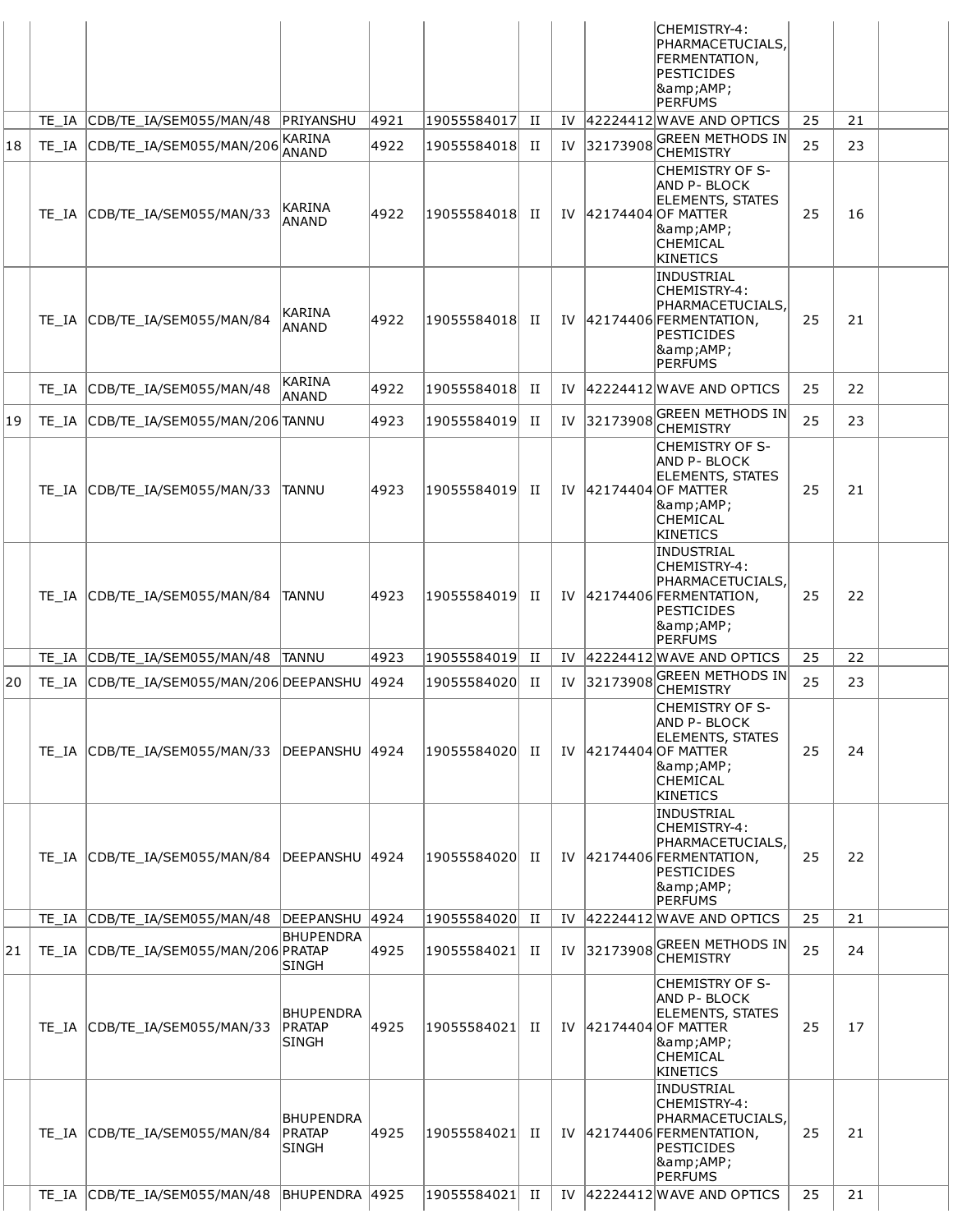|    |       |                                 | PRATAP                        |      |             |             |     |          |                                                                                                                                       |    |    |  |
|----|-------|---------------------------------|-------------------------------|------|-------------|-------------|-----|----------|---------------------------------------------------------------------------------------------------------------------------------------|----|----|--|
|    |       |                                 | <b>SINGH</b><br>DILEEP        |      |             |             |     |          | <b>GREEN METHODS IN</b>                                                                                                               |    |    |  |
| 22 |       | TE_IA CDB/TE_IA/SEM055/MAN/206  | VARMA                         | 4926 | 19055584022 | П           | IV  | 32173908 | <b>CHEMISTRY</b>                                                                                                                      | 25 | 22 |  |
|    |       | TE_IA CDB/TE_IA/SEM055/MAN/33   | DILEEP<br><b>VARMA</b>        | 4926 | 19055584022 | П           | IV  |          | <b>CHEMISTRY OF S-</b><br>AND P- BLOCK<br><b>ELEMENTS, STATES</b><br>42174404 OF MATTER<br>&<br><b>CHEMICAL</b><br><b>KINETICS</b>    | 25 | 17 |  |
|    |       | TE IA CDB/TE IA/SEM055/MAN/84   | <b>DILEEP</b><br>VARMA        | 4926 | 19055584022 | П           | IV  |          | <b>INDUSTRIAL</b><br>CHEMISTRY-4:<br>PHARMACETUCIALS,<br>$ 42174406 $ FERMENTATION,<br><b>PESTICIDES</b><br>&<br><b>PERFUMS</b>       | 25 | 21 |  |
|    |       | TE_IA CDB/TE_IA/SEM055/MAN/48   | DILEEP<br><b>VARMA</b>        | 4926 | 19055584022 | П           | IV  |          | $ 42224412 $ WAVE AND OPTICS                                                                                                          | 25 | 20 |  |
| 23 | TE IA | CDB/TE IA/SEM055/MAN/206 ASMITA |                               | 4928 | 19055584024 | П           | IV  | 32173908 | <b>GREEN METHODS IN</b><br><b>CHEMISTRY</b>                                                                                           | 25 | 22 |  |
|    |       | TE IA CDB/TE IA/SEM055/MAN/33   | <b>ASMITA</b>                 | 4928 | 19055584024 | П           |     |          | <b>CHEMISTRY OF S-</b><br><b>AND P-BLOCK</b><br><b>ELEMENTS, STATES</b><br>IV 42174404 OF MATTER<br>&<br><b>CHEMICAL</b><br>KINETICS  | 25 | 15 |  |
|    |       | TE IA CDB/TE IA/SEM055/MAN/84   | <b>ASMITA</b>                 | 4928 | 19055584024 | П           | IV  |          | <b>INDUSTRIAL</b><br>CHEMISTRY-4:<br>PHARMACETUCIALS.<br>$ 42174406 $ FERMENTATION,<br><b>PESTICIDES</b><br>&<br><b>PERFUMS</b>       | 25 | 22 |  |
|    |       | TE_IA CDB/TE_IA/SEM055/MAN/48   | <b>ASMITA</b>                 | 4928 | 19055584024 | П           | IV  |          | 42224412 WAVE AND OPTICS                                                                                                              | 25 | 21 |  |
| 24 | TE IA | CDB/TE_IA/SEM055/MAN/206 SADIK  |                               | 4929 | 19055584025 | П           | IV  | 32173908 | <b>GREEN METHODS IN</b><br><b>CHEMISTRY</b>                                                                                           | 25 | 22 |  |
|    |       | TE IA CDB/TE IA/SEM055/MAN/33   | <b>SADIK</b>                  | 4929 | 19055584025 | п           |     |          | <b>CHEMISTRY OF S-</b><br><b>AND P- BLOCK</b><br><b>ELEMENTS, STATES</b><br>IV 42174404 OF MATTER<br>&<br><b>CHEMICAL</b><br>KINETICS | 25 | 15 |  |
|    | TE IA | CDB/TE IA/SEM055/MAN/84         | SADIK                         | 4929 | 19055584025 | П           | IV  |          | INDUSTRIAL<br>CHEMISTRY-4:<br>PHARMACETUCIALS,<br>42174406 FERMENTATION,<br><b>PESTICIDES</b><br>&<br>PERFUMS                         | 25 | 22 |  |
|    |       | TE_IA CDB/TE_IA/SEM055/MAN/48   | SADIK                         | 4929 | 19055584025 | П           | IV. |          | 42224412 WAVE AND OPTICS                                                                                                              | 25 | 21 |  |
| 25 | TE IA | CDB/TE IA/SEM055/MAN/206        | <b>SHIVAM</b><br><b>KUMAR</b> | 4930 | 19055584026 | П           | IV  | 32173908 | GREEN METHODS IN<br><b>CHEMISTRY</b>                                                                                                  | 25 | 23 |  |
|    |       | TE_IA CDB/TE_IA/SEM055/MAN/33   | <b>SHIVAM</b><br>KUMAR        | 4930 | 19055584026 | П           | IV  |          | <b>CHEMISTRY OF S-</b><br>AND P- BLOCK<br><b>ELEMENTS, STATES</b><br>42174404 OF MATTER<br>&<br><b>CHEMICAL</b><br><b>KINETICS</b>    | 25 | 23 |  |
|    | TE IA | CDB/TE_IA/SEM055/MAN/84         | SHIVAM<br><b>KUMAR</b>        | 4930 | 19055584026 | П           | IV  |          | <b>INDUSTRIAL</b><br>CHEMISTRY-4:<br>PHARMACETUCIALS,<br>$ 42174406 $ FERMENTATION,<br><b>PESTICIDES</b><br>&<br><b>PERFUMS</b>       | 25 | 21 |  |
|    | TE IA | CDB/TE_IA/SEM055/MAN/48         | <b>SHIVAM</b><br>KUMAR        | 4930 | 19055584026 | П           | IV  |          | 42224412 WAVE AND OPTICS                                                                                                              | 25 | 21 |  |
| 26 | TE IA | CDB/TE_IA/SEM055/MAN/206        | POOJA<br><b>BHARDWAJ</b>      | 4932 | 19055584027 | $_{\rm II}$ | IV  | 32173908 | GREEN METHODS IN<br><b>CHEMISTRY</b>                                                                                                  | 25 | 24 |  |
|    | TE IA | CDB/TE_IA/SEM055/MAN/33         | POOJA<br><b>BHARDWAJ</b>      | 4932 | 19055584027 | П           | IV  |          | 42174404 CHEMISTRY OF S-<br>AND P-BLOCK<br><b>ELEMENTS, STATES</b>                                                                    | 25 | 20 |  |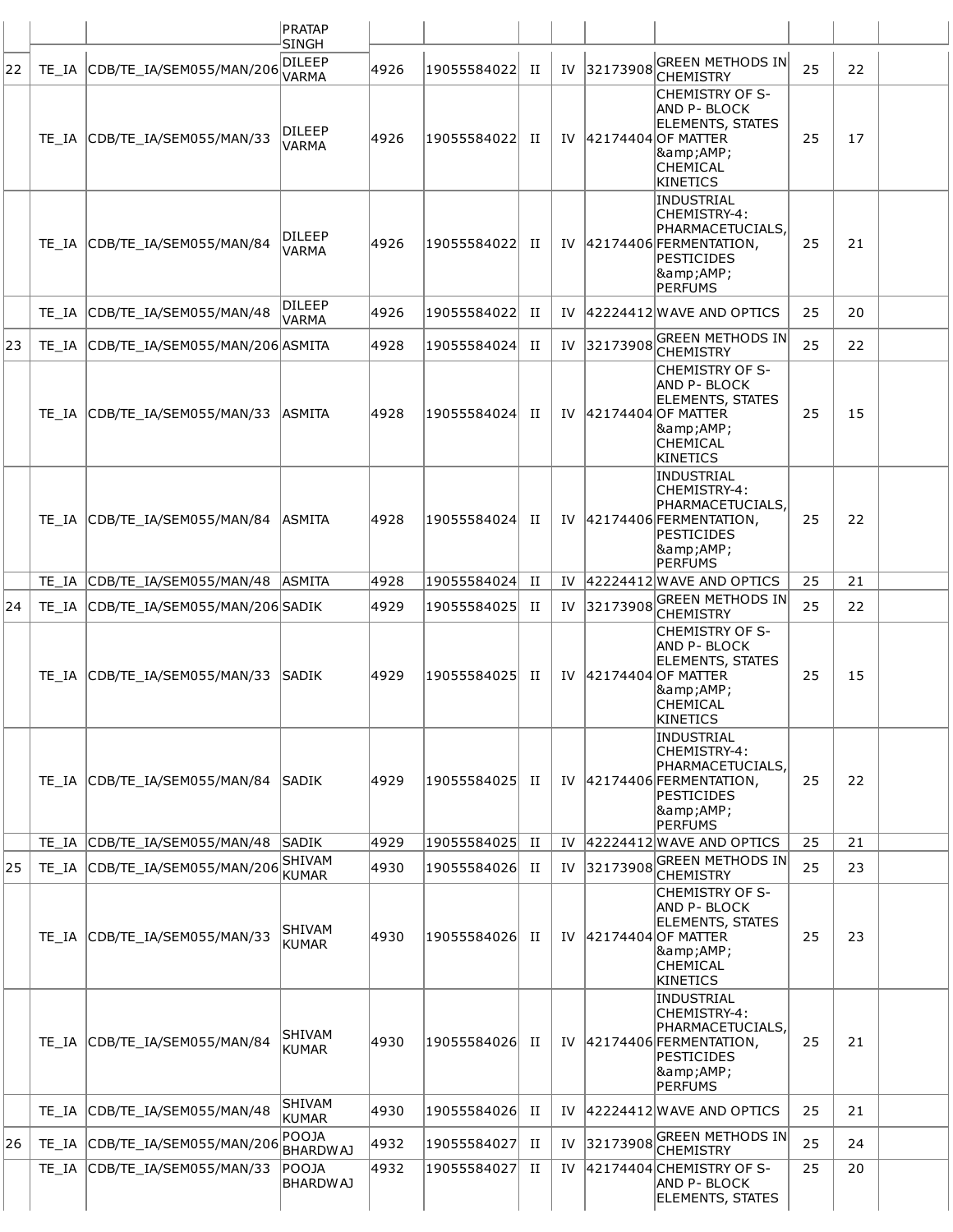|    |       |                                           |                            |      |             |             |    |          | OF MATTER<br> &<br><b>CHEMICAL</b><br>KINETICS                                                                                                    |    |    |  |
|----|-------|-------------------------------------------|----------------------------|------|-------------|-------------|----|----------|---------------------------------------------------------------------------------------------------------------------------------------------------|----|----|--|
|    |       | TE_IA CDB/TE_IA/SEM055/MAN/84             | POOJA<br><b>BHARDWAJ</b>   | 4932 | 19055584027 | П           | IV |          | INDUSTRIAL<br>CHEMISTRY-4:<br>PHARMACETUCIALS,<br>42174406 FERMENTATION,<br><b>PESTICIDES</b><br><b>&amp;AMP;</b><br>PERFUMS                      | 25 | 22 |  |
|    | TE IA | CDB/TE_IA/SEM055/MAN/48                   | POOJA<br><b>BHARDWAJ</b>   | 4932 | 19055584027 | П           | IV |          | 42224412 WAVE AND OPTICS                                                                                                                          | 25 | 22 |  |
| 27 |       | TE_IA CDB/TE_IA/SEM055/MAN/206            | <b>AMIT KUMAR</b><br>YADAV | 4933 | 19055584028 | П           | IV | 32173908 | GREEN METHODS IN<br><b>CHEMISTRY</b>                                                                                                              | 25 | 23 |  |
|    |       | TE_IA CDB/TE_IA/SEM055/MAN/33             | AMIT KUMAR<br>YADAV        | 4933 | 19055584028 | П           | IV |          | <b>CHEMISTRY OF S-</b><br><b>AND P- BLOCK</b><br><b>ELEMENTS, STATES</b><br>42174404 OF MATTER<br><b>&amp;AMP;</b><br><b>CHEMICAL</b><br>KINETICS | 25 | 17 |  |
|    |       | TE_IA CDB/TE_IA/SEM055/MAN/84             | <b>AMIT KUMAR</b><br>YADAV | 4933 | 19055584028 | П           | IV |          | INDUSTRIAL<br> CHEMISTRY-4:<br>PHARMACETUCIALS,<br>42174406 FERMENTATION,<br><b>PESTICIDES</b><br> &<br>PERFUMS                                   | 25 | 21 |  |
|    |       | TE_IA CDB/TE_IA/SEM055/MAN/48             | AMIT KUMAR<br>YADAV        | 4933 | 19055584028 | П           | IV |          | 42224412 WAVE AND OPTICS                                                                                                                          | 25 | 20 |  |
| 28 |       | TE_IA CDB/TE_IA/SEM055/MAN/206 TANU KHARI |                            | 4934 | 19055584029 | П           | IV | 32173908 | <b>GREEN METHODS IN</b><br><b>CHEMISTRY</b>                                                                                                       | 25 | 24 |  |
|    |       | TE IA CDB/TE IA/SEM055/MAN/33             | ITANU KHARI  4934          |      | 19055584029 | П           | IV |          | <b>CHEMISTRY OF S-</b><br>AND P- BLOCK<br><b>ELEMENTS, STATES</b><br>42174404 OF MATTER<br><b>&amp;AMP;</b><br><b>CHEMICAL</b><br>KINETICS        | 25 | 24 |  |
|    |       | TE IA CDB/TE IA/SEM055/MAN/84             | TANU KHARI 14934           |      | 19055584029 | П           | IV |          | INDUSTRIAL<br>CHEMISTRY-4:<br>PHARMACETUCIALS.<br>42174406 FERMENTATION,<br>PESTICIDES<br> &<br>PERFUMS                                           | 25 | 22 |  |
|    |       | TE_IA CDB/TE_IA/SEM055/MAN/48             | <b>TANU KHARI</b>          | 4934 | 19055584029 | $_{\rm II}$ | IV |          | 42224412 WAVE AND OPTICS                                                                                                                          | 25 | 21 |  |
| 29 | TE IA | CDB/TE IA/SEM055/MAN/206                  | <b>ARCHANA</b><br>YADAV    | 4935 | 19055584030 | П           | IV | 32173908 | <b>GREEN METHODS IN</b><br><b>CHEMISTRY</b>                                                                                                       | 25 | 22 |  |
|    |       | TE_IA CDB/TE_IA/SEM055/MAN/33             | ARCHANA<br>YADAV           | 4935 | 19055584030 | П           | IV |          | <b>CHEMISTRY OF S-</b><br><b>AND P- BLOCK</b><br><b>ELEMENTS, STATES</b><br>42174404 OF MATTER<br><b>&amp;AMP;</b><br><b>CHEMICAL</b><br>KINETICS | 25 | 19 |  |
|    |       | TE_IA CDB/TE_IA/SEM055/MAN/84             | ARCHANA<br>YADAV           | 4935 | 19055584030 | П           | IV |          | INDUSTRIAL<br>CHEMISTRY-4:<br> PHARMACETUCIALS,<br>42174406 FERMENTATION,<br>PESTICIDES<br> &<br>PERFUMS                                          | 25 | 21 |  |
|    | TE IA | CDB/TE_IA/SEM055/MAN/48                   | <b>ARCHANA</b><br>YADAV    | 4935 | 19055584030 | П           | IV |          | 42224412 WAVE AND OPTICS                                                                                                                          | 25 | 22 |  |
| 30 |       | TE_IA CDB/TE_IA/SEM055/MAN/206 ROHIT      |                            | 4936 | 19055584031 | П           | IV | 32173908 | GREEN METHODS IN<br><b>CHEMISTRY</b>                                                                                                              | 25 | 23 |  |
|    |       | TE_IA CDB/TE_IA/SEM055/MAN/33             | ROHIT                      | 4936 | 19055584031 | П           | IV |          | <b>CHEMISTRY OF S-</b><br>AND P- BLOCK<br><b>ELEMENTS, STATES</b><br>42174404 OF MATTER<br>&<br><b>CHEMICAL</b><br>KINETICS                       | 25 | 23 |  |
|    | TE IA | CDB/TE IA/SEM055/MAN/84                   | <b>ROHIT</b>               | 4936 | 19055584031 | П           | IV |          | 42174406 INDUSTRIAL<br>CHEMISTRY-4:                                                                                                               | 25 | 21 |  |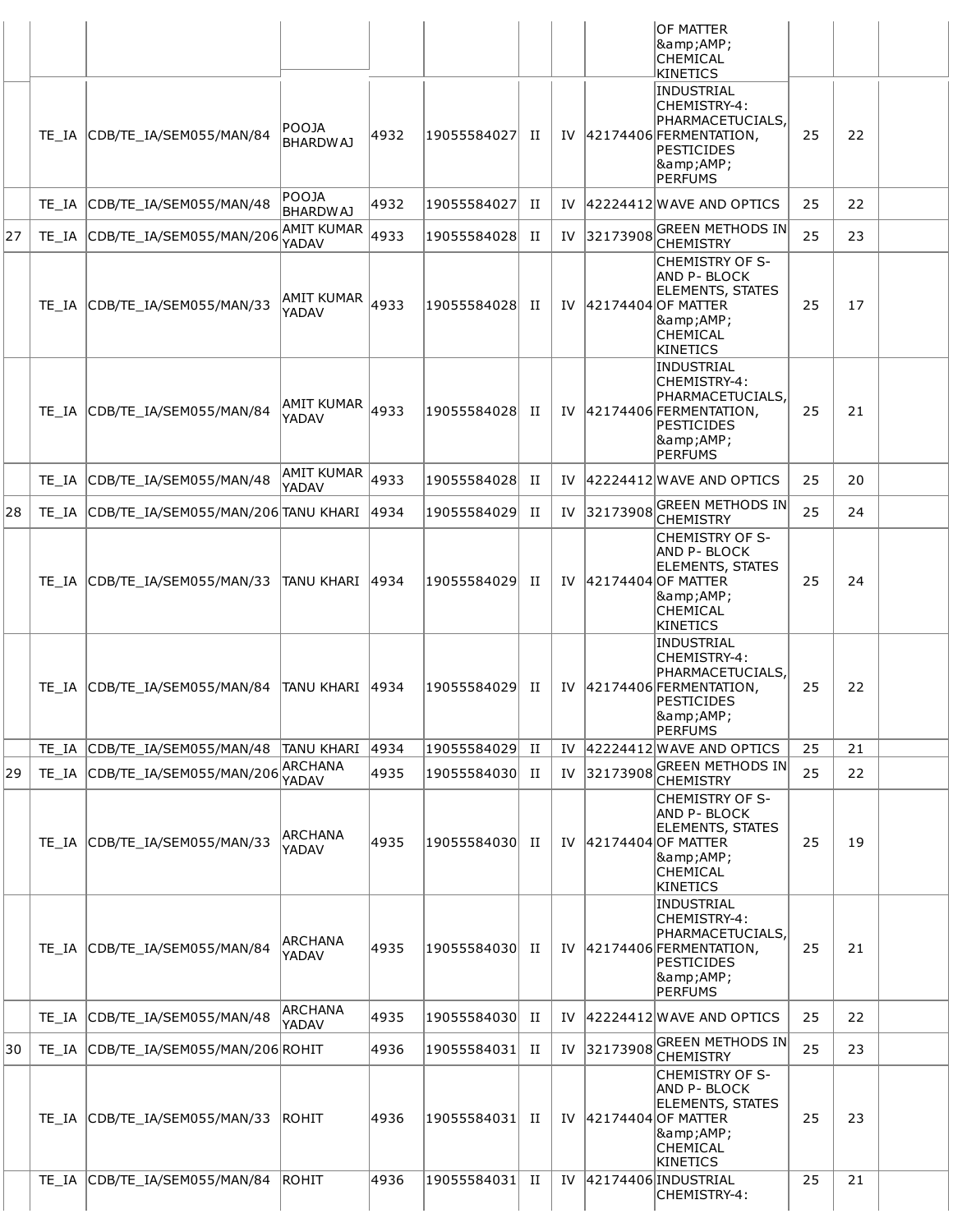|    |       |                               |                                 |      |             |             |    |          | PHARMACETUCIALS,<br>FERMENTATION,<br>PESTICIDES<br>&<br><b>PERFUMS</b>                                                                    |    |    |  |
|----|-------|-------------------------------|---------------------------------|------|-------------|-------------|----|----------|-------------------------------------------------------------------------------------------------------------------------------------------|----|----|--|
|    |       | TE_IA CDB/TE_IA/SEM055/MAN/48 | ROHIT                           | 4936 | 19055584031 | П           | IV |          | 42224412 WAVE AND OPTICS                                                                                                                  | 25 | 22 |  |
| 31 | TE IA | CDB/TE_IA/SEM055/MAN/206      | <b>ROHIT</b><br><b>KUMAR</b>    | 4937 | 19055584032 | П           | IV | 32173908 | GREEN METHODS IN<br>CHEMISTRY                                                                                                             | 25 | 24 |  |
|    |       | TE_IA CDB/TE_IA/SEM055/MAN/33 | ROHIT<br><b>KUMAR</b>           | 4937 | 19055584032 | П           | IV |          | <b>CHEMISTRY OF S-</b><br>AND P-BLOCK<br><b>ELEMENTS, STATES</b><br>42174404 OF MATTER<br>&<br>CHEMICAL<br><b>KINETICS</b>                | 25 | 19 |  |
|    |       | TE_IA CDB/TE_IA/SEM055/MAN/84 | ROHIT<br><b>KUMAR</b>           | 4937 | 19055584032 | П           | IV |          | INDUSTRIAL<br>CHEMISTRY-4:<br>PHARMACETUCIALS,<br>42174406 FERMENTATION,<br>PESTICIDES<br>&<br><b>PERFUMS</b>                             | 25 | 22 |  |
|    | TE IA | CDB/TE_IA/SEM055/MAN/48       | <b>ROHIT</b><br><b>KUMAR</b>    | 4937 | 19055584032 | П           | IV |          | 42224412 WAVE AND OPTICS                                                                                                                  | 25 | 21 |  |
| 32 | TE IA | CDB/TE IA/SEM055/MAN/206      | ABHILASHA<br><b>SHARMA</b>      | 4938 | 19055584033 | П           | IV | 32173908 | GREEN METHODS IN<br><b>CHEMISTRY</b>                                                                                                      | 25 | 24 |  |
|    |       | TE_IA CDB/TE_IA/SEM055/MAN/33 | ABHILASHA<br><b>SHARMA</b>      | 4938 | 19055584033 | П           | IV |          | CHEMISTRY OF S-<br>AND P- BLOCK<br><b>ELEMENTS, STATES</b><br>42174404 OF MATTER<br>&<br>CHEMICAL<br><b>KINETICS</b>                      | 25 | 18 |  |
|    |       | TE_IA CDB/TE_IA/SEM055/MAN/84 | ABHILASHA<br><b>SHARMA</b>      | 4938 | 19055584033 | П           | IV |          | <b>INDUSTRIAL</b><br>CHEMISTRY-4:<br>PHARMACETUCIALS,<br>$ 42174406 $ FERMENTATION,<br><b>PESTICIDES</b><br>&<br><b>PERFUMS</b>           | 25 | 22 |  |
|    | TE IA | CDB/TE_IA/SEM055/MAN/48       | ABHILASHA<br><b>SHARMA</b>      | 4938 | 19055584033 | П           | IV |          | 42224412 WAVE AND OPTICS                                                                                                                  | 25 | 22 |  |
| 33 | TE IA | CDB/TE_IA/SEM055/MAN/206      | ADITI<br>GURURANI               | 4939 | 19055584034 | П           | IV | 32173908 | GREEN METHODS IN<br><b>CHEMISTRY</b>                                                                                                      | 25 | 24 |  |
|    |       | TE_IA CDB/TE_IA/SEM055/MAN/33 | <b>ADITI</b><br><b>GURURANI</b> | 4939 | 19055584034 | П           |    |          | <b>CHEMISTRY OF S-</b><br><b>AND P- BLOCK</b><br><b>ELEMENTS, STATES</b><br>IV   42174404   OF MATTER<br>&<br>CHEMICAL<br><b>KINETICS</b> | 25 | 17 |  |
|    |       | TE_IA CDB/TE_IA/SEM055/MAN/84 | ADITI<br><b>GURURANI</b>        | 4939 | 19055584034 | П           | IV |          | <b>INDUSTRIAL</b><br>CHEMISTRY-4:<br>PHARMACETUCIALS,<br>42174406 FERMENTATION,<br><b>PESTICIDES</b><br>&<br><b>PERFUMS</b>               | 25 | 20 |  |
|    | TE IA | CDB/TE_IA/SEM055/MAN/48       | ADITI<br>GURURANI               | 4939 | 19055584034 | П           | IV |          | 42224412 WAVE AND OPTICS                                                                                                                  | 25 | 21 |  |
| 34 | TE IA | CDB/TE_IA/SEM055/MAN/206      | DEEPANSHU<br>VATS               | 4940 | 19055584035 | П           | IV | 32173908 | GREEN METHODS IN<br>CHEMISTRY                                                                                                             | 25 | 24 |  |
|    | TE IA | CDB/TE_IA/SEM055/MAN/33       | DEEPANSHU<br>VATS               | 4940 | 19055584035 | П           | IV |          | CHEMISTRY OF S-<br>AND P- BLOCK<br><b>ELEMENTS, STATES</b><br>42174404 OF MATTER<br>&<br>CHEMICAL<br>KINETICS                             | 25 | 16 |  |
|    |       | TE_IA CDB/TE_IA/SEM055/MAN/84 | DEEPANSHU<br><b>VATS</b>        | 4940 | 19055584035 | П           | IV |          | <b>INDUSTRIAL</b><br>CHEMISTRY-4:<br>PHARMACETUCIALS,<br>42174406 FERMENTATION,<br><b>PESTICIDES</b><br>&<br><b>PERFUMS</b>               | 25 | 23 |  |
|    | TE IA | CDB/TE_IA/SEM055/MAN/48       | DEEPANSHU                       | 4940 | 19055584035 | $_{\rm II}$ | IV |          | $ 42224412 $ WAVE AND OPTICS                                                                                                              | 25 | 22 |  |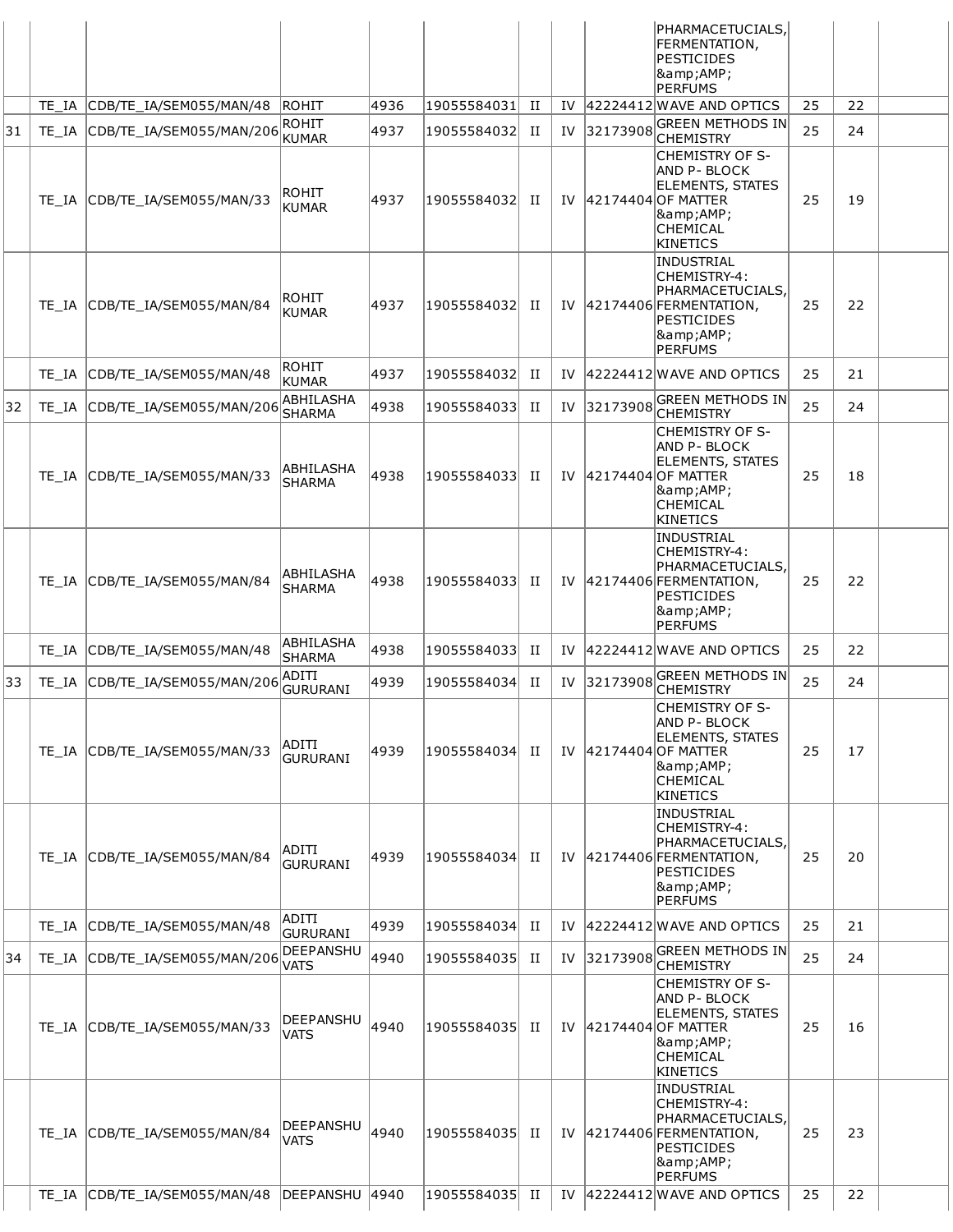|    |       |                                                | <b>VATS</b>                                    |      |                 |             |    |             |                                                                                                                                                |    |    |  |
|----|-------|------------------------------------------------|------------------------------------------------|------|-----------------|-------------|----|-------------|------------------------------------------------------------------------------------------------------------------------------------------------|----|----|--|
| 35 |       | TE IA CDB/TE IA/SEM055/MAN/206 AMAN KUMAR 4941 |                                                |      | 19055584036  II |             |    | IV 32173908 | <b>GREEN METHODS IN</b><br><b>CHEMISTRY</b>                                                                                                    | 25 | 24 |  |
|    |       | TE IA CDB/TE IA/SEM055/MAN/33 AMAN KUMAR 4941  |                                                |      | 19055584036     | П           |    |             | CHEMISTRY OF S-<br>AND P- BLOCK<br><b>ELEMENTS, STATES</b><br>IV 42174404 OF MATTER<br><b>&amp;AMP;</b><br>CHEMICAL<br>KINETICS                | 25 | 18 |  |
|    |       | TE_IA CDB/TE_IA/SEM055/MAN/84                  | AMAN KUMAR 4941                                |      | 19055584036     | H           |    |             | INDUSTRIAL<br>CHEMISTRY-4:<br>PHARMACETUCIALS,<br>IV 42174406 FERMENTATION,<br>PESTICIDES<br> &<br>PERFUMS                                     | 25 | 21 |  |
|    |       | TE_IA CDB/TE_IA/SEM055/MAN/48 AMAN KUMAR4941   |                                                |      | 19055584036     | П           | IV |             | 42224412 WAVE AND OPTICS                                                                                                                       | 25 | 21 |  |
| 36 |       | TE_IA CDB/TE_IA/SEM055/MAN/206 VIKAS           |                                                | 4942 | 19055584037     | П           | IV | 32173908    | <b>GREEN METHODS IN</b><br><b>CHEMISTRY</b>                                                                                                    | 25 | 24 |  |
|    |       | TE_IA CDB/TE_IA/SEM055/MAN/33                  | <b>VIKAS</b>                                   | 4942 | 19055584037     | П           |    |             | ICHEMISTRY OF S-<br><b>AND P-BLOCK</b><br><b>ELEMENTS, STATES</b><br>IV 42174404 OF MATTER<br><b>&amp;AMP;</b><br>CHEMICAL<br>KINETICS         | 25 | 23 |  |
|    |       | TE_IA CDB/TE_IA/SEM055/MAN/84                  | <b>VIKAS</b>                                   | 4942 | 19055584037     | п           |    |             | INDUSTRIAL<br>CHEMISTRY-4:<br>PHARMACETUCIALS,<br>IV 42174406 FERMENTATION,<br>PESTICIDES<br> &<br>PERFUMS                                     | 25 | 22 |  |
|    |       | TE_IA CDB/TE_IA/SEM055/MAN/48                  | <b>VIKAS</b>                                   | 4942 | 19055584037     | П           | IV |             | 42224412 WAVE AND OPTICS                                                                                                                       | 25 | 20 |  |
| 37 |       | TE_IA CDB/TE_IA/SEM055/MAN/206 AMAN            |                                                | 4944 | 19055584038     | H           | IV | 32173908    | <b>GREEN METHODS IN</b><br><b>CHEMISTRY</b>                                                                                                    | 25 | 24 |  |
|    |       | TE_IA CDB/TE_IA/SEM055/MAN/33                  | <b>AMAN</b>                                    | 4944 | 19055584038     | П           |    |             | ICHEMISTRY OF S-<br><b>AND P- BLOCK</b><br><b>ELEMENTS, STATES</b><br>IV 42174404 OF MATTER<br><b>&amp;AMP;</b><br><b>CHEMICAL</b><br>KINETICS | 25 | 18 |  |
|    |       | TE_IA CDB/TE_IA/SEM055/MAN/84                  | <b>AMAN</b>                                    | 4944 | 19055584038     | H           |    |             | INDUSTRIAL<br> CHEMISTRY-4:<br>PHARMACETUCIALS,<br>IV 42174406 FERMENTATION,<br>PESTICIDES<br>8amp;AMP;<br>PERFUMS                             | 25 | 21 |  |
|    | TE IA | CDB/TE IA/SEM055/MAN/48                        | AMAN                                           | 4944 | 19055584038     | $_{\rm II}$ | IV |             | 42224412 WAVE AND OPTICS                                                                                                                       | 25 | 20 |  |
| 38 |       | TE_IA CDB/TE_IA/SEM055/MAN/206                 | TANISH<br>VASHISTH                             | 4945 | 19055584039     | п           | IV | 32173908    | <b>GREEN METHODS IN</b><br><b>CHEMISTRY</b>                                                                                                    | 25 | 21 |  |
|    |       | TE_IA CDB/TE_IA/SEM055/MAN/33                  | TANISH<br><b>VASHISTH</b>                      | 4945 | 19055584039     | П           | IV |             | <b>CHEMISTRY OF S-</b><br><b>AND P- BLOCK</b><br><b>ELEMENTS, STATES</b><br>42174404 OF MATTER<br> &<br><b>CHEMICAL</b><br>KINETICS            | 25 | 23 |  |
|    |       | TE_IA CDB/TE_IA/SEM055/MAN/84                  | TANISH<br><b>VASHISTH</b>                      | 4945 | 19055584039     | П           | IV |             | INDUSTRIAL<br>CHEMISTRY-4:<br>PHARMACETUCIALS,<br>$ 42174406 $ FERMENTATION,<br>PESTICIDES<br> &<br>PERFUMS                                    | 25 | 22 |  |
|    |       | TE_IA CDB/TE_IA/SEM055/MAN/48                  | TANISH<br><b>VASHISTH</b>                      | 4945 | 19055584039     | П           | IV |             | 42224412 WAVE AND OPTICS                                                                                                                       | 25 | 20 |  |
| 39 |       | TE_IA CDB/TE_IA/SEM055/MAN/206                 | $\overline{\text{CHIRCHOMRI}}_{4948}$<br>VASAH |      | 19055584040     | П           | IV | 32173908    | GREEN METHODS IN<br><b>CHEMISTRY</b>                                                                                                           | 25 | 23 |  |
|    | TE IA | CDB/TE_IA/SEM055/MAN/33                        | CHIRCHOMRI4948<br>VASAH                        |      | 19055584040     | П           | IV |             | 42174404 CHEMISTRY OF S-<br><b>AND P- BLOCK</b><br><b>ELEMENTS, STATES</b><br>OF MATTER<br><b>&amp;AMP;</b>                                    | 25 | 15 |  |